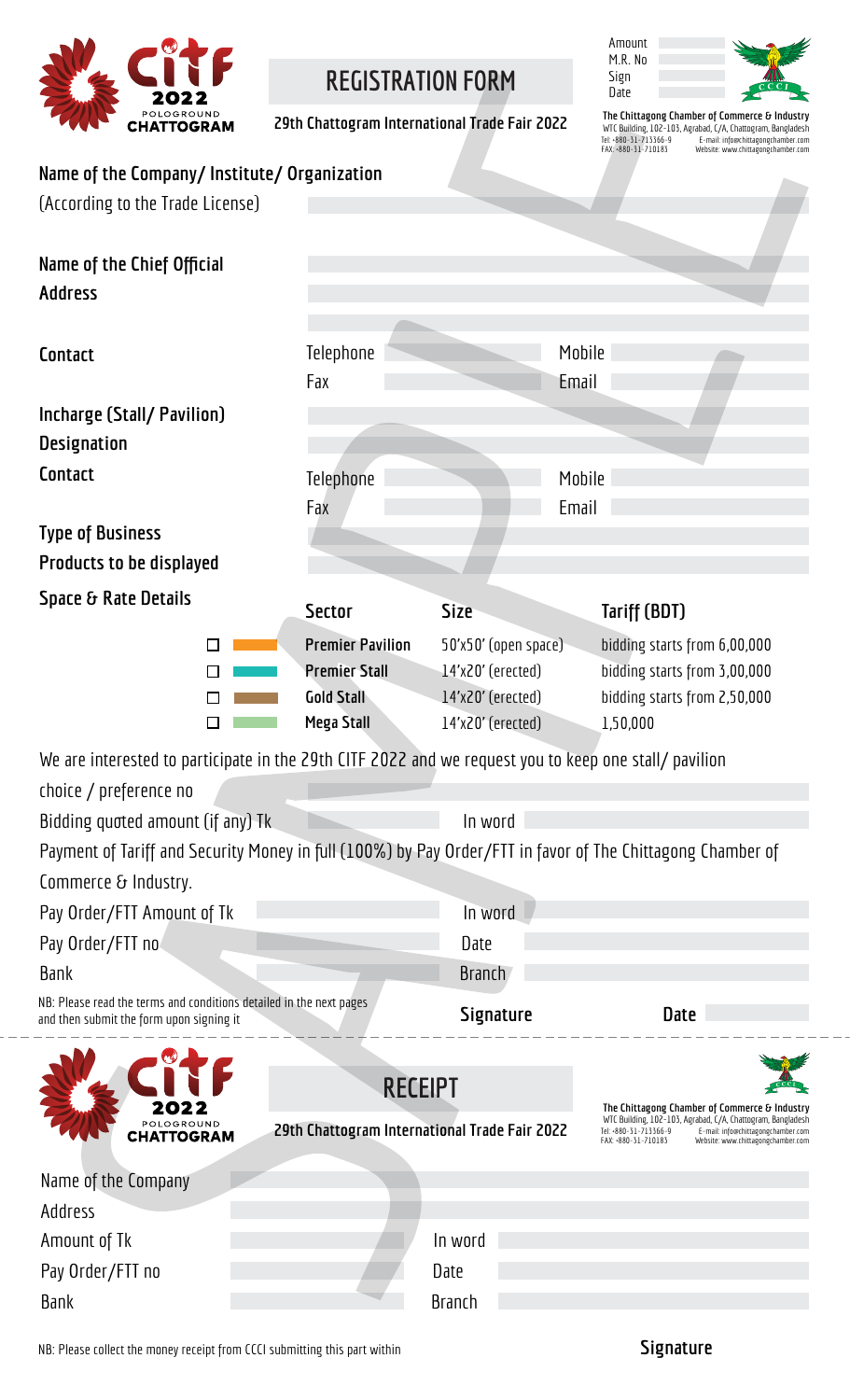

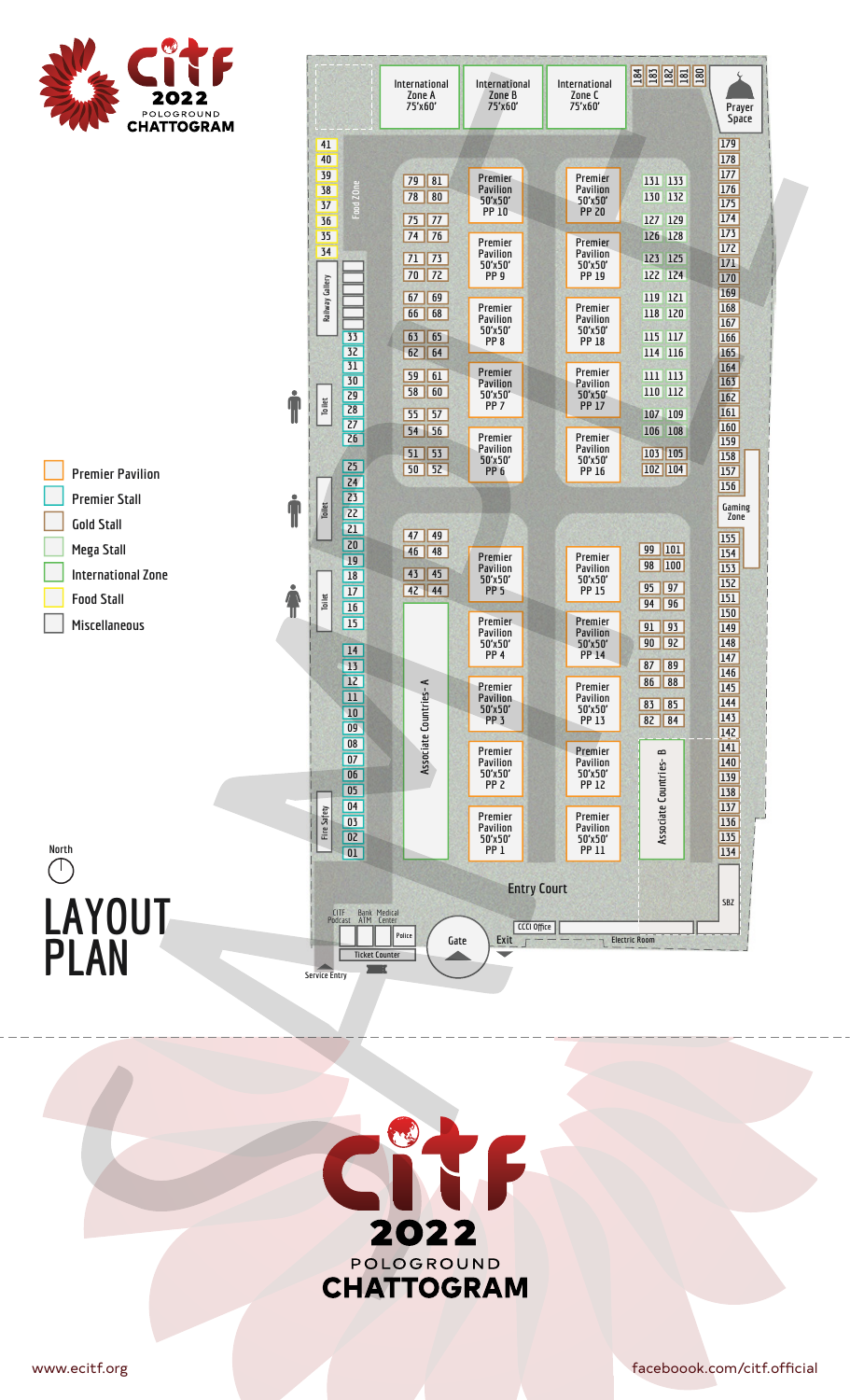



**The Chittagong Chamber of Commerce & Industry** WTC Building, 102-103, Agrabad, C/A, Chattogram, Bangladesh Tel: +880-31-713366-9 E-mail: info@chittagongchamber.com FAX: +880-31-710183 Website: www.chittagongchamber.com

## **Terms & Conditions**

### **for the participants of 29th Chattogram International Trade Fair (CITF) 2022**

**২৯তম চ��াম আ�জৰ্ািতক বািণজ্য েমলা (**CITF**) ২০২২ এ অংশ�হণকারী সং�া/�িত�ােনর**

### **�েযাজ্য শতৰ্াবলী**

1 a. Interested companies/organizations must submit the copies of their updated Trade License and TIN certificate with the registration form.

 b. Interested companies must tick mark the specific Pavilion/Stall from the chart on the first page, then deposit the tariff and the refundable security money by Pay Order/FTT to CCCI office and collect the receipt from there.

১। ক) মেলায় অংশগ্রহণেচ্ছু কোম্পানী/সংস্থা/প্রতিষ্ঠানকে হালনাগাদ ট্রেড লাইসেন্স, TlN সার্টিফিকেট এর অনুলিপি রেজিস্ট্রেশন ফৰ্ম এর সাথে দাখিল করতে হবে।

খ) আগ্রহী প্রতিষ্ঠান প্রথম পৃষ্ঠায় উলিখিত নির্দিষ্ট স্টল/প্যাভিলিয়নের ছকের পাশে টিক চিহ্ন দিয়ে নির্ধারিত ভাড়া ও নিæোক্ত হারে ফেরতযােগ্য জামানত বাবদ সমুদয় টাকা পে-অর্ডার/এফটিটি চেম্বার কার্যালয়ে রসিদমূলে জমা প্রদান করতে হবে।

| <b>Premier Pavilion</b> | $1,00,000/-$ | প্রিমিয়ার প্যাভিলিয়ন | $5.00.000/-$ |
|-------------------------|--------------|------------------------|--------------|
| <b>Premier Stall</b>    | $20,000/-$   | প্রিমিয়ার স্টল        | ২০,০০০/-     |
| Gold Stall              | $20,000/-$   | গোল্ড স্টল             | $20,000/-$   |
| Mega Stall              | $20,000/-$   | মেগা স্টল              | $50,000/-$   |

The security money shall be confiscated if the participating company/organization fail to remove their installations and the bricks, sand etc. within 5 days of fair's end, or fail to pay the electricity bill.

অংশগ্রহণকারী প্রতিষ্ঠানসমূহ মেলা শেষে ৫ দিনের মধ্যে স্ব-স্ব স্থাপনাসমূহ যথাযথভাবে সরিয়ে নিতে ব্যৰ্থ হলে বা মেলা শেষে ইট, গাঁথনি, বালি সম্পর্ণরূপে পরিষ্কার করতে ব্যর্থ হলে কিংবা নির্ধারিত বিদ্যুৎ বিল পরিশােধে ব্যর্থ হলে জামানত বাজেয়াপ্ত করা হবে।

2. Incomplete applications will not be accepted and the security money will be confiscated if fake documents are submitted. Moreover, other fines will be imposed according to the existing rules on top of the cancellation of the allotment letter.

২। আবেদনপত্রের সাথে ভূয়া কাগজপত্র জমা দিলে নিরাপত্তা জামানত বাজেয়াপ্ত এবং বিদ্যমান আইন/নিয়ম অনুযায়ী অন্যান্য জরিমানাসহ বরাদ্দপত্র বাঁতিল করা হবে এবং অসম্পূর্ণ আবেদনপত্র গ্রহণযোগ্য হবে না।

3. For Pavilions, only empty spaces on the fairground will be provided according to the approved layout plan by the fair authority. Allotted companies/organizations will complete the construction and beautification on their own cost. In cases of stalls, steel structures with corrugated sheet roofs will be provided.

৩। মেলা কর্তৃপক্ষ কর্তৃক অনুমোদিত লে-আউট প্ল্যান অনুযায়ী প্রিমিয়ার প্যাভিলিয়নের জন্য শুধুমাত্র খালি জায়গা বুঝিয়ে দেয়া হবে। বরাদ্দপ্রাপ্ত প্রতিষ্ঠান নিজ খরচে নির্মাণ ও সজ্জিতকরনের সমুদয় কাজ সম্পন্ন করবেন এবং স্টলের ক্ষেত্রে স্টিলের কাঠামাে এবং টিনের ছাউনি দিয়ে তৈরী করা অবকাঠামাে বরাদ্দ দেয়া হবে

4. Allotted companies must undertake the construction and beautification work in such a way that does not hamper the overall condition of the fairground. Moreover, such work must not hamper the work of other companies/organizations. In case of Pavilions, the allotted companies/organizations must prepare the structural design by an IAB accredited architect/IEB accredited engineer, and submit those in CCCI office.

৪। অংশগ্রহণকারী সংস্থা/প্রতিষ্ঠানের অনুকূলে বরাদ্দকৃত প্যাভিলিয়ন বা স্টল নির্মাণ ও সজ্জিতকরণের যাবতীয় কাজ এমনভাবে করতে হবে যেন মেলা মাঠের সার্বিক সৌন্দর্য বিঘিœত না হয় এবং অন্য কোন অংশগ্রহণকারীর প্যাভিলয়ন বা স্টল নির্মাণ ও সজ্জিতকরণের কাজে ব্যাঘাত না ঘটে । প্যাভিলিয়নের জন্য নির্বাচিত প্রতিষ্ঠান/সংস্থাকে অবশ্যই রেজিস্টার্ড স্থপতি বা প্রকৌশলী দ্বারা প্রস্তত করা স্থাপত্যের কাঠামােগত নকশা ও সেফটি ড্রয়িং চেম্বার অফিসে জমা দিতে হবে ।

5. All the construction and beautification must be done within the allotted space. If any company/organization requires extra space, the fair authority may authorize the use of such space upon payment of a specific fee. It is to be noted that keeping materials or storing them outside the allotted space is strictly forbidden. Punitive actions will be undertaken if any company/organization is found breaking this rule.

৫। বরাদ্দকৃত জায়গার মধ্যেই যাবতীয় নির্মাণ ও অভ্যন্তরীণ সাজ-সজ্জার কাজ সম্পন্ন করতে হবে। যদি কোন প্রতিষ্ঠান অতিরিক্ত জায়গা ব্যবহারের প্রয়ােজন বােধ করেন, কর্তৃপক্ষের পূর্বানুমতি সাপেক্ষে আনুপাতিক হারে নির্ধারিত অতিরিক্ত ফি প্রদান সাপেক্ষে অতিরিক্ত জায়গা ব্যবহার করা যেতে পারে। উলেখ্য, অতিরিক্ত স্থান/জায়গায় কোন মালামাল রাখা/মজুদকরণ সম্পূর্ণ নিষিদ্ধ। এই শর্ত/ নিয়ম ভঙ্গকারী প্রতিষ্ঠানের বিরুদ্ধে শাস্তিমূলক ব্যবস্থা গ্রহণ করা হবে ।